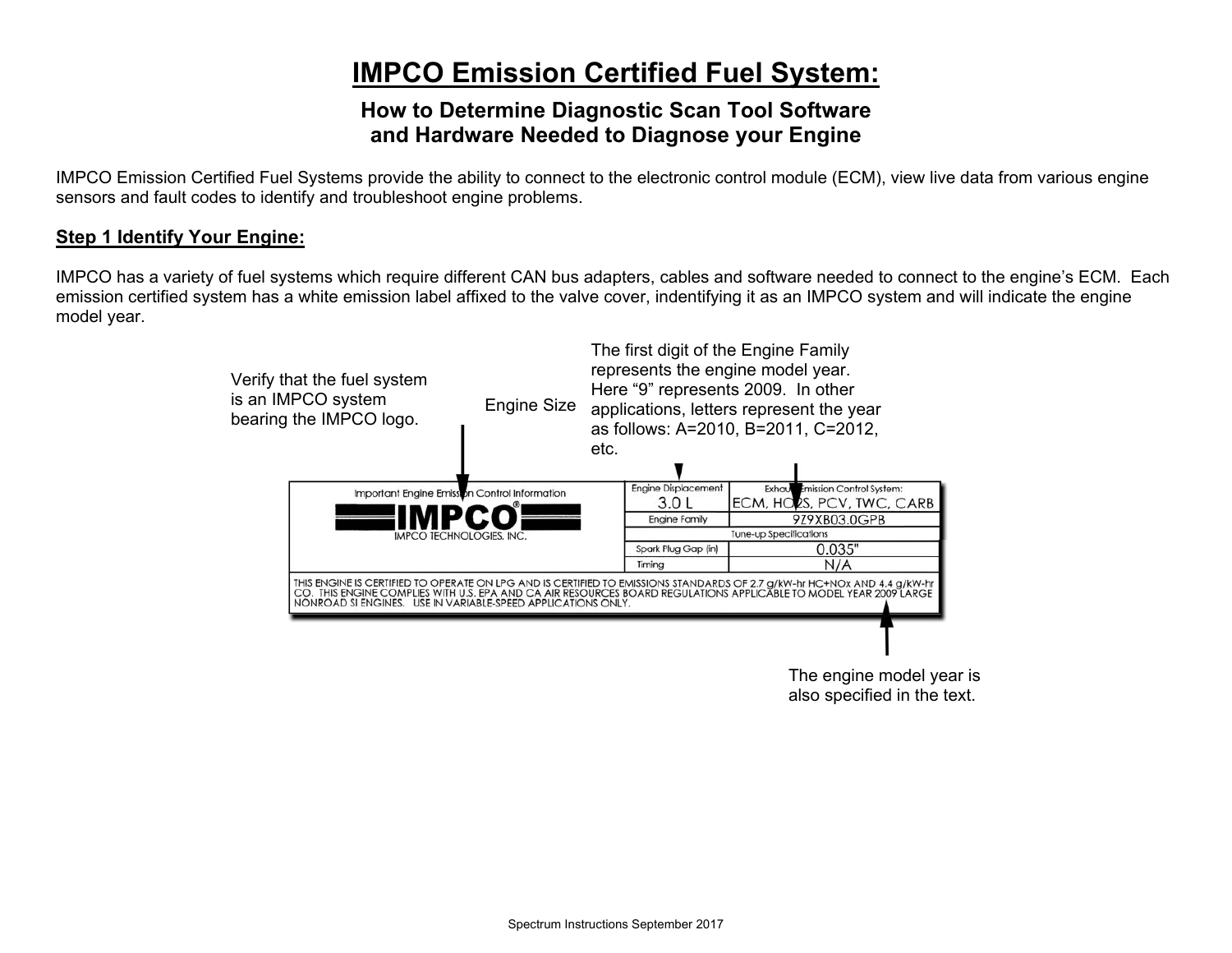

#### **NOTE:** The engine model year (the year the engine and its fuel system are certified) may be different from the model year of the truck, generator or the application using the engine.

Serial numbers on trucks, generators or other applications are not recorded by IMPCO, therefore, IMPCO cannot identify the fuel system by any of the OEM model or serial numbers. The information listed on the emission label is the easiest and most accurate way of determining the application's fuel system.

## **Step 2 Identify Your Fuel System:**

#### **Spectrum Series**

IMPCO's certified fuel systems have been utilized on various engines and applications since 2004. There are three Spectrum systems, referred to as: Series II, Series III and Series IV. The regulators, ECMs and DST connectors (found on the engine wire harness) utilized in each of these systems are pictured below: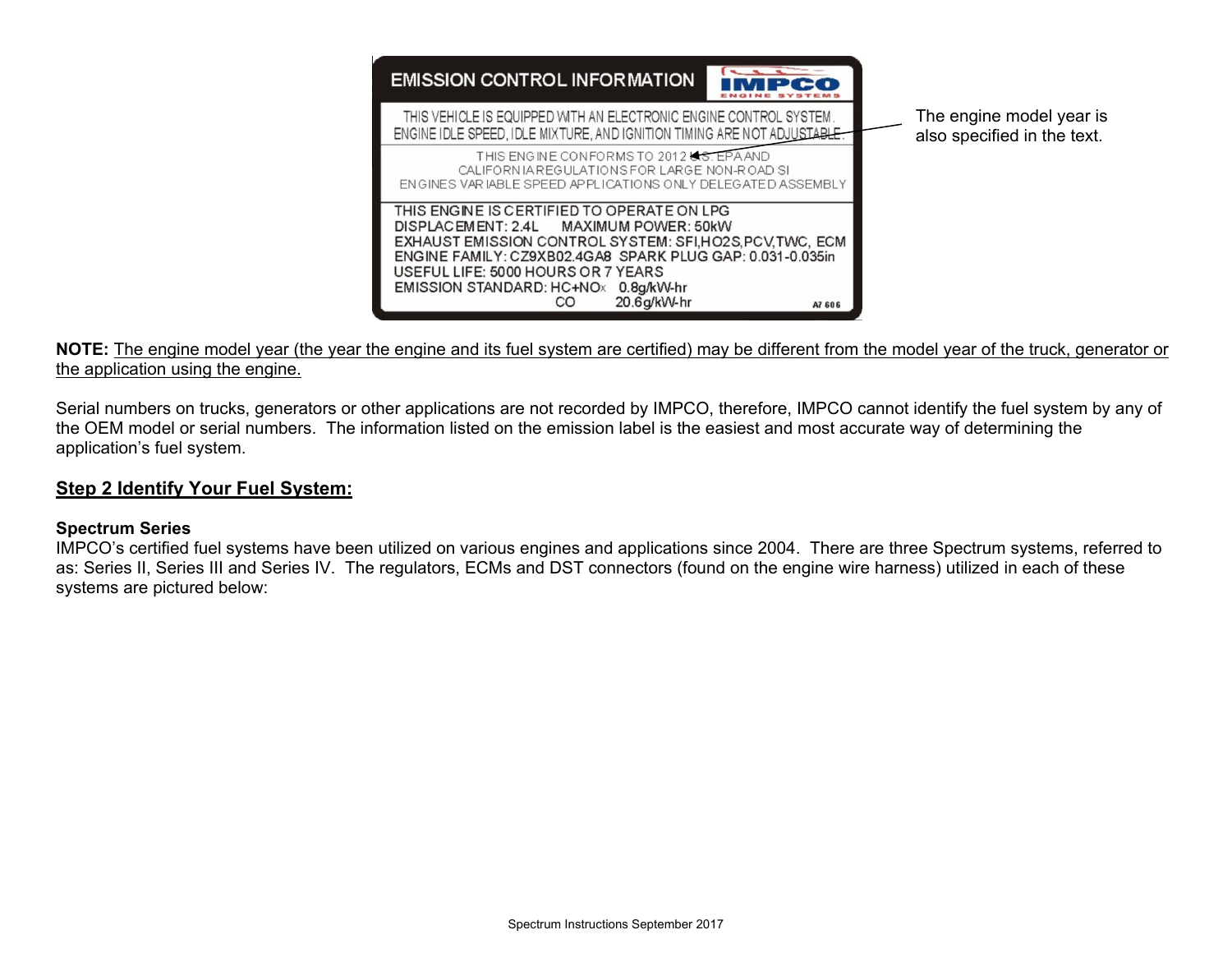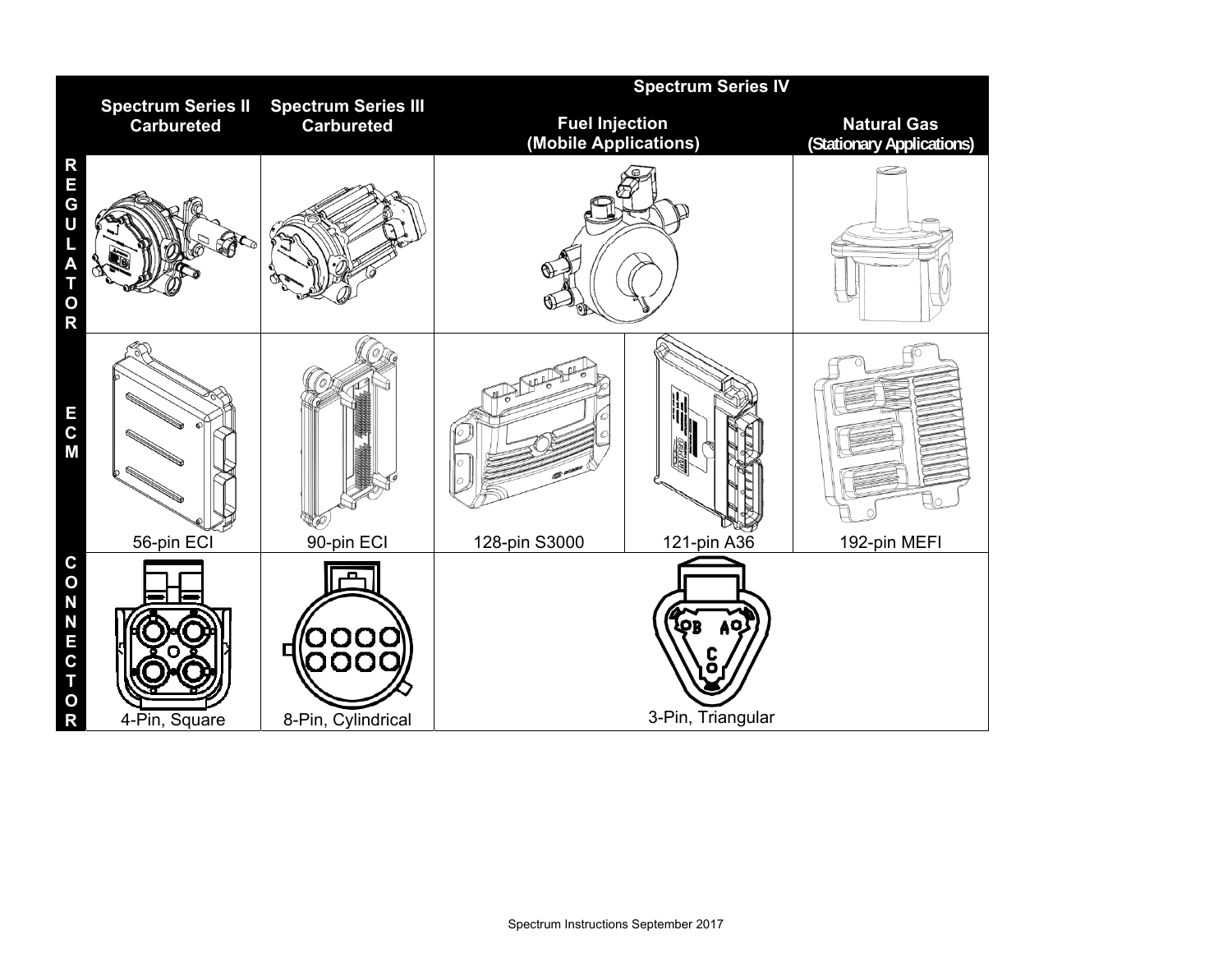## **Step 3 Identify and Obtain DST Software/Password/Instruction/Adapter/Driver & Cable:**

Use the chart below to determine what is required to connect to the engine system, then use the links in the table to obtain the instructions (in a PDF document), password and the software necessary. All of the items listed below can be purchased from any IMPCO distributor. The CAN Bus Adapters (also known as "Dongles") may be purchased directly from the manufacturer.

| <b>Spectrum</b><br><b>Series</b> | Engine(s)                                            | <b>DST</b><br><b>Software</b> | <b>DST</b><br><b>Password</b> | <b>DST</b><br><b>Instructions</b>           | <b>CAN Bus</b><br><b>Adapter</b>                                  | <b>CAN Bus</b><br><b>Software</b> | Cable           |
|----------------------------------|------------------------------------------------------|-------------------------------|-------------------------------|---------------------------------------------|-------------------------------------------------------------------|-----------------------------------|-----------------|
| <b>SPECTRUM</b><br>by IMPCO      |                                                      | T                             |                               |                                             | $\mathcal{L}$                                                     | Ē<br>$\blacksquare$               | ا را            |
| Ш                                | 2004-2006 GM 3.0L & 4.3L                             | <b>Series II</b>              | Password                      | <b>Series II DST</b><br><b>Instructions</b> | ECOM, P/N<br>E2046002                                             | 32-bit<br>64-bit                  | P/N<br>E1561000 |
| III                              | 2007-2009 GM 3.0L & 4.3L<br>2007- Mazda 2.0L & 2.2L  | <b>Series III</b>             | Password                      | Series III DST<br><b>Instructions</b>       | ECOM, P/N<br>E2046002                                             | 32-bit<br>64-bit                  | P/N<br>E1557400 |
|                                  | IV (Stationary) 2010- GM 3.0L, 5.0L & 5.7L           | <b>Series IV</b>              | Password                      | <b>Series IV DST</b><br><b>Instructions</b> | iFak. P/N<br><b>ISCAN-USB or Kvaser USB</b><br><b>Kvaser Lite</b> | iFak or<br>driver                 | P/N<br>1534008  |
| IV (Mobile)                      | 2010- GM 2.4L, 3.0L & 4.3L;<br>2015- K25 & Ford 2.5L |                               |                               |                                             |                                                                   |                                   |                 |

### **Engine(s)**

Use the Spectrum Application Chart to determine the year in which the engine is certified (as shown on the emission label) and the engine make and size.

**NOTE:** The engine model year (the year the engine and its fuel system are certified) may be different from the model year of the truck, generator or the application using the engine.

#### **DST Software**

The Diagnostic Scan Tool (DST) is the IMPCO supplied software installed on the laptop that provides the end user with the means to read the Diagnostic Trouble Codes (DTCs), sensor outputs, monitor engine performance, etc. It can be downloaded by clicking the link in the table above. Refer to the OEM Service Manual for DTCs and diagnostics.

Supported laptop operating systems are: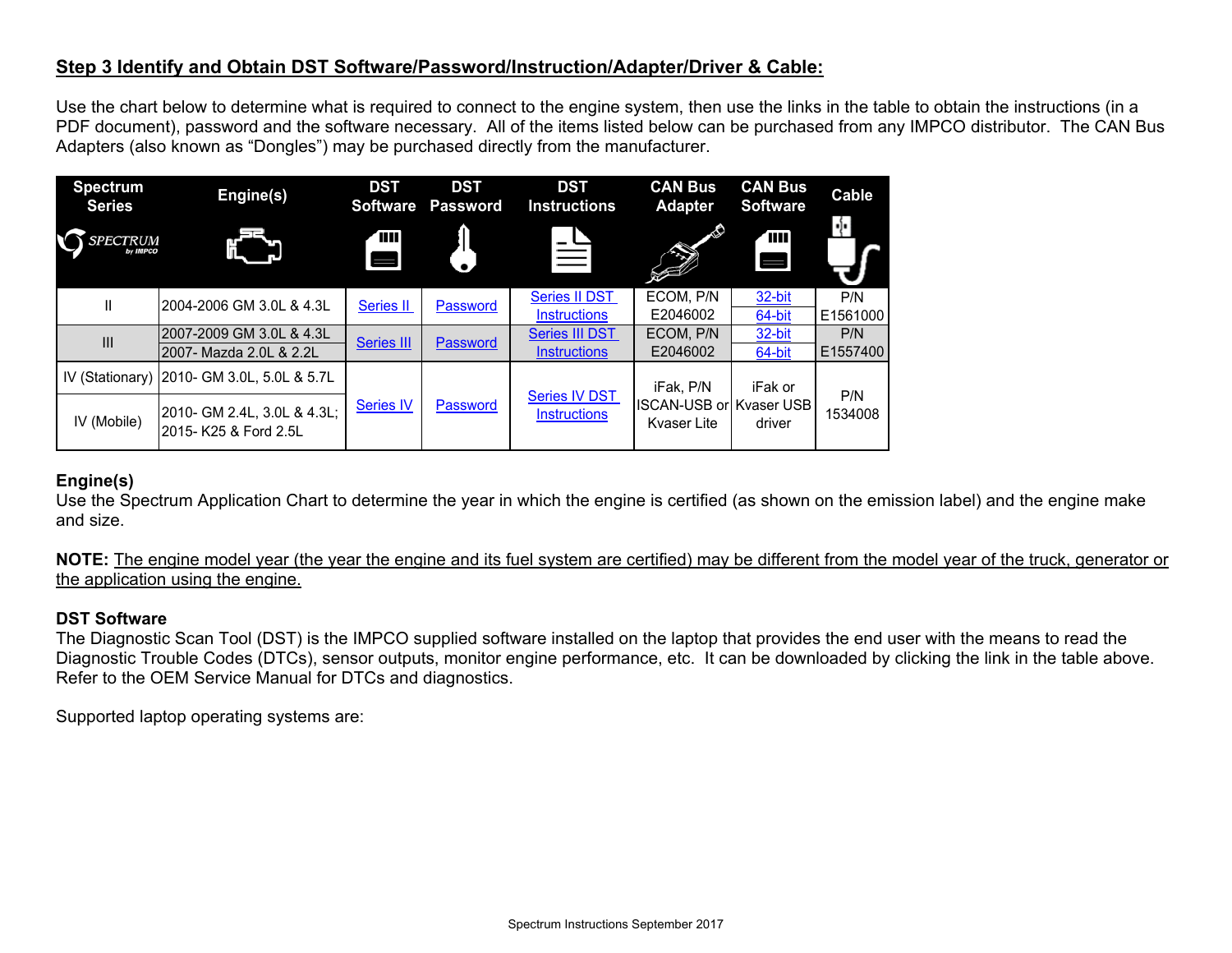| <b>Windows Operating System</b> | <b>Minimum</b><br><b>RAM</b> | <b>Spectrum</b> | <b>Spectrum</b><br>Ш | <b>Spectrum</b><br>IV |
|---------------------------------|------------------------------|-----------------|----------------------|-----------------------|
| Windows 8/10 (32/64 Bit)        |                              |                 |                      |                       |
| Windows 7 (32/64 Bit)           | 1 GB                         |                 |                      |                       |
| Windows Vista (32/64 Bit)       | 512 MB                       |                 |                      |                       |
| Windows XP (32/64 Bit)          | 256 MB                       |                 |                      |                       |
| Windows 2000                    | 128 MB                       |                 |                      |                       |

#### **DST Software Password**

The password necessary to install the DST software. Click on the link in the table to download this password.

#### **DST Instructions**

A PDF file (read by Adobe Acrobat) provides step by step, detailed instructions on how to install the DST and CAN (Controller Area Network) bus Adapter software, connect to the application and retrieve codes and live information from the ECM. Click on the link in the table to download this software.

#### **CAN Bus Adapter**

The CAN bus Adapter, such as an ECOM, iFak or Kvaser converts the signals from the application's ECM CAN protocol into a format that can be read by the DST on the laptop. The CAN Bus adapter can be purchased from any IMPCO distributor or directly from the manufacturer.

#### **CAN Bus Adapter Software/Driver**

The laptop requires software or a driver to communicate with the CAN Bus adapter. Click on the link in the table to download this software.

**NOTE:** The ECOM CAN bus adapter requires either a 32-bit or 64-bit driver, depending on the operating system (OS). Older computers use a 32 bit system, while most new ones use a 64-bit. To determine the operating system of your Windows computer, go to Control Panel $\rightarrow$ System and note the OS listed next to "System Type." NOTE: Only the ECOM driver requires either the 32- or 64-bit driver, the iFak and Kvaser drivers work with either 32- or 64-bit systems.

#### **Engine Connection Cable**

The CAN bus adapter requires the correct cable to connect to the diagnostic port on the application's engine wire harness. The CAN Bus adapter can be purchased from any IMPCO distributor or directly from the manufacturer.

## **FAQs**

#### **The computer can't connect and the message "J1939 Can't Connect" or a similar error message appears.**

- Following the step by step instructions, double check that the software was installed properly:
	- <sup>o</sup> DST Software (verify it is set to the correct ECM and CAN bus adapter, if applicable). Refer to the DST Instructions.
	- o CAN Bus adapter (ECOM, iFak or Kvaser) driver is not installed.